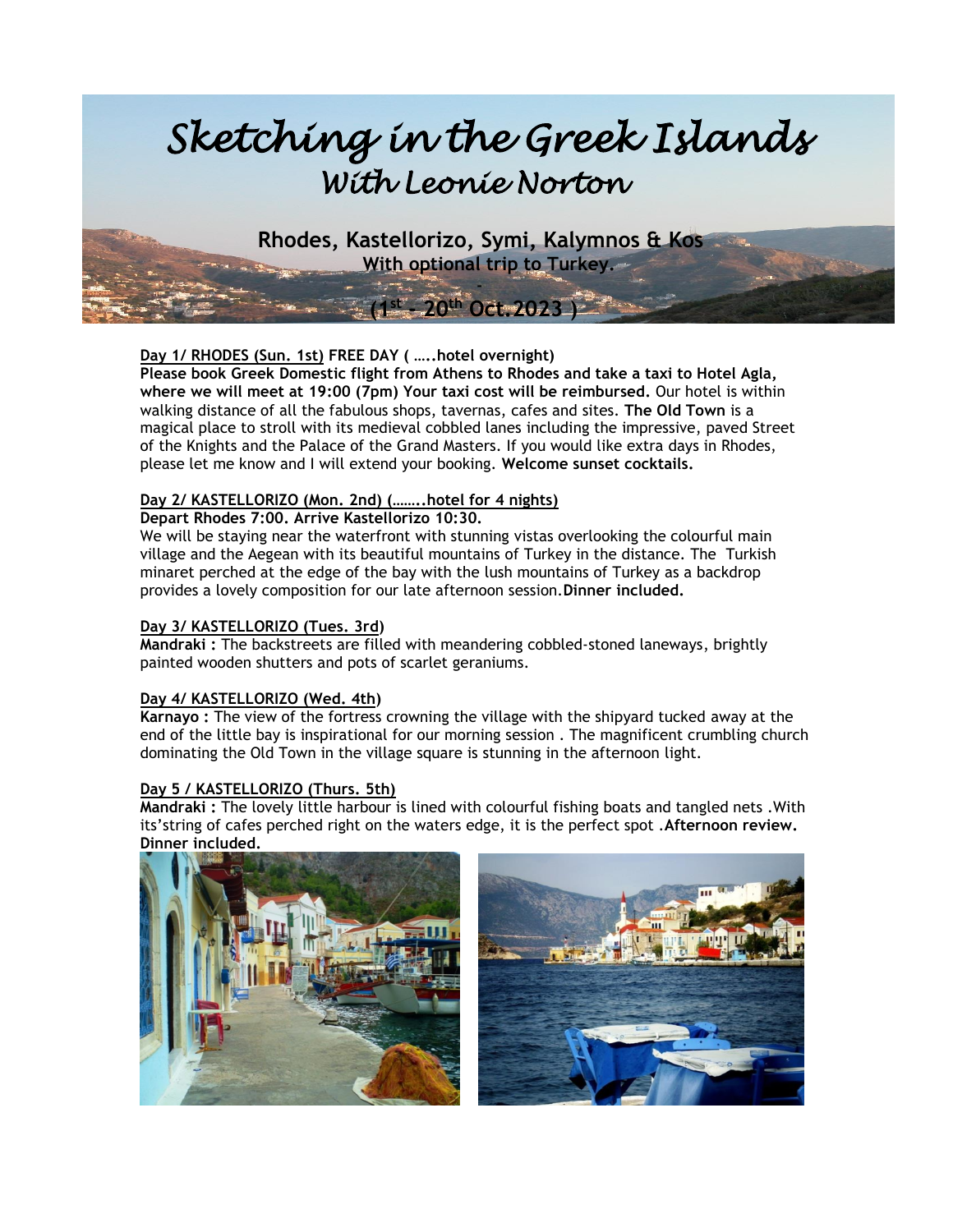# **Day 6/SYMI (Fri. 6th) (.....hotel for 4 nights )FREE DAY**

# **Optional morning excursion to the " Blue Grotto "**

**Depart Kastellorizio at 14:00 Arrive Symi at 18:00.** Our hotel, in the heart of the Old Town with its panoramic vistas,is surrounded by endless painting & sketching subjects.

#### **Day 7 / SYMI ( Sat. 7th)**

**Yialos:** We will spend the morning sketching one of the most stunning harbours in Greece with its tiers of sugar – almond houses. Yialos is a beautiful village of faded elegance. Around its' harbour stand ranks of tall, elegant mansions surrounded by hills dotted with needle pines. **Dinner included with live music.**

#### **Day 8/ SYMI (Sun. 8th)**

**Chora**: Sketching from Chora, we have a panoramic vista over terra-cotta roofs to the little horse-shoe shaped harbour below us, dotted with fishing boats**.**

#### **Day 9/ SYMI (Mon. 9th)**

**Pedi:** An idyllic fishing village set in a fertile valley with a small cove with a lovely taverna.

#### **Day 10/ SYMI (Tues .10th)**

The village square with its old traditional houses, stone walls covered in daisies, crumbling steps and shady pine trees is a wonderful spot for our sketching session! **Afternoon review.**

#### **Day 11/ KALYMNOS (Wed. 11th) FREE DAY (…….hotel for 6 nights)**

**Depart Symi 9:30. Arrive Kalymnos 12pm.**

We are staying by the sea in the picturesque village of Myrties, its jetty lined with fishing boats, overlooking the stunning isles of Telendos.

#### **Day 12/ KALYMNOS (Thurs. 12th)**

**Myrties**: The view of the tiny jetty with its' colourful boats is idyllic for our morning session. **In the late afternoon,** we cross the narrow strait to the tiny tranquil isle of **Telendos** , it's waterfront lined with tavernas and bold yellow tangled fishing nets. It's a fabulous place to stay on for dinner and sail back to Myrties under a canopy of stars!

#### **Day 13/ KALYMNOS (Fri. 13th)**

**Vathy**: Descending into this fertile valley with its' great groves of mandarins is an unforgettable sight as it also has one of the deepest and most beautiful natural harbours. The inlet is magical with its' fishing boats, goats and white-washed churches. **Lunch included.**